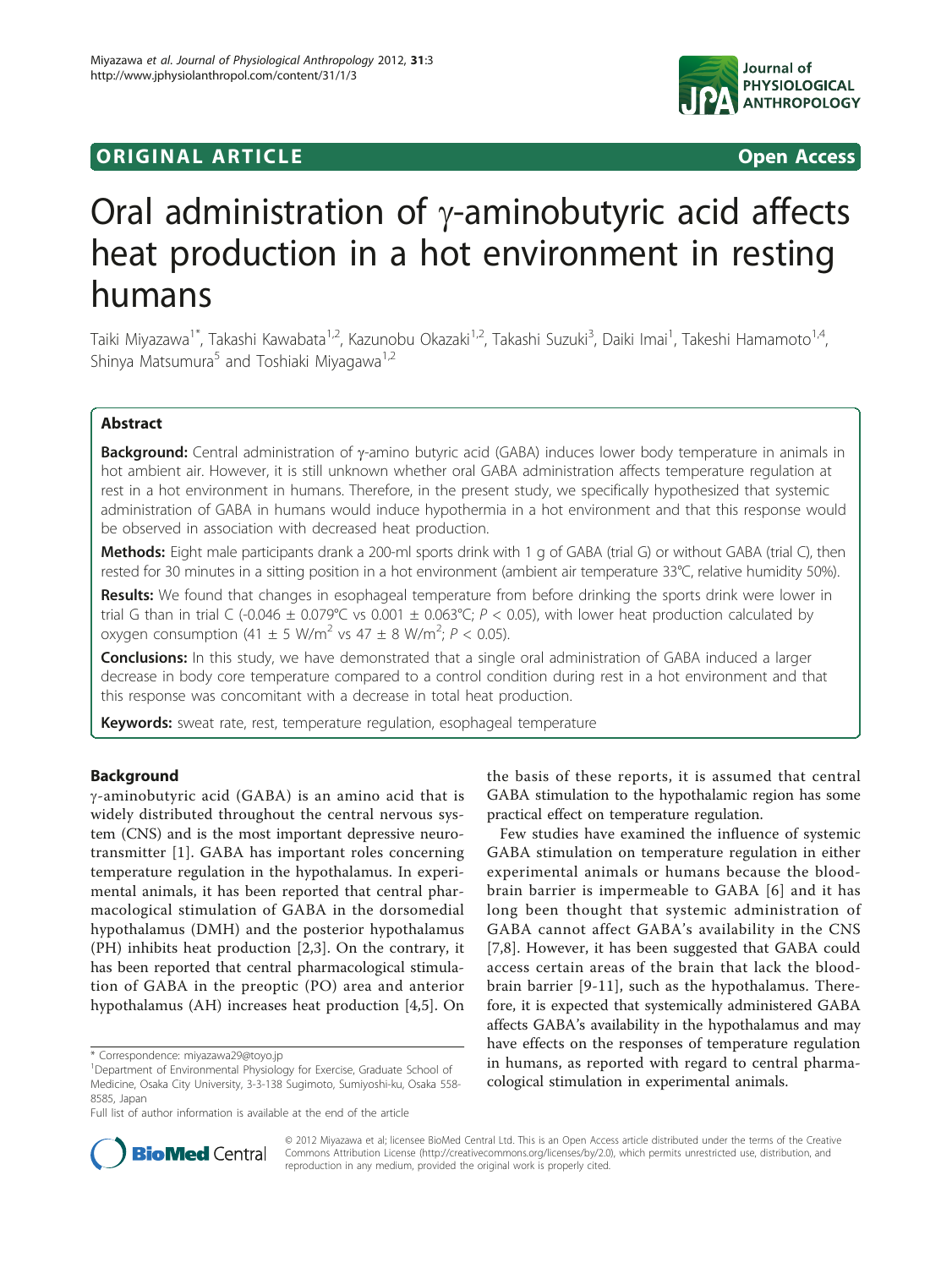On the basis of a previous study conducted in our laboratory, we have reported that oral GABA administration might induce lower core temperature during rest under a hot environment [\[12\]](#page-6-0). However, because our previous study was focused on the effect of oral GABA administration during exercise, we derived insufficient data to clarify the effect of oral GABA administration during rest. For example, the elapsed time from GABA administration differed among the subjects because the beginning of the rest period was determined to be the time at which the core temperature returned to the baseline level after sample ingestion. Furthermore, it is thought that subjects were under a certain amount of mental or physical stress because they maintained a semirecumbent position with their feet on riding pedals to be ready for exercise and had a catheter inserted into the left antecubital vein for blood sampling. Such physical and/or mental stresses could affect physiological parameters. Therefore, it is still unknown whether oral GABA administration affects temperature regulation at rest in a hot environment. In the present study, we specifically hypothesized that systemic administration of GABA in humans would induce hypothermia in a hot environment and that this response would be observed in association with decreased heat production. To test these hypotheses in the present study, we compared temperature-regulatory responses in resting humans in a hot environment between two trials: after oral GABA administration and after placebo administration. If we could detect the hypothermic effect of systemic administration of GABA in a hot environment in humans, we expected that oral GABA administration would be used to prevent hyperthermia and the resulting heat disorders that occur during high-temperature conditions, such as during the summer.

## Methods

#### Participants

Eight healthy nonsmoking men who usually exercised 3 to 5 days per week were included in this study. Their physical characteristics were age  $23.5 \pm 3.6$  years, height 172.6  $\pm$  3.5 cm, weight 66.9  $\pm$  7.4 kg, body mass index  $22.5 \pm 2.7$  kg/m<sup>2</sup> (all means  $\pm$  SD). Written informed consent was obtained from all participants before participation in this study. The study protocol and the informed consent forms, which conformed to the guidelines of the Declaration of Helsinki, were approved by the Ethics Committee of the Graduate School of Medicine at Osaka City University.

## Experimental design

This study was carried out using a placebo-controlled, double-blind design. The participants randomly performed two trials, a control trial (trial C) and a GABA trial (trial G). The trials were conducted at the same

time of day with an interval of at least 3 days between trials to avoid the influence of circadian variation. All experiments were conducted in the morning during the winter season (from January to March). The participants ingested a 200-ml sports drink (placebo) in trial C and a 200-ml sports drink containing 1 g of GABA (GABA drink) in trial G. The dose was the maximal consumption of GABA for a single ingestion (Japan Standard Commodity Classification 872199). Both the placebo and the GABA drink were stored at room temperature controlled at 23°C to 25°C. We checked and confirmed that the temperature of each fluid was 21°C to 23°C before the participants drank it. The sports drink (200 ml) provided 30 kcal of energy, 7.4 g of carbohydrate, 0 g of protein and 0 g of fat.

### Protocols

The participants were requested to refrain from consuming food or drink for at least 12 hours and to avoid caffeinated beverages, alcohol and strenuous physical activity for at least 24 hours before each experiment. Consumption of drinking water was permitted as required. The participants reported to the laboratory at 10:00 AM. They were asked to drink water (200 ml) and then sit for 30 minutes to achieve a normal body fluid balance. They then voided, were weighed in the nude and were provided a pair of shorts. They then swallowed an esophageal thermistor. Subsequently, they entered the climatic chamber (TBR-6W2S2L2M; ESPEC Corp, Osaka, Japan) maintained at an ambient temperature  $(T_a)$  of 33°C and 50% relative humidity. The participants sat for 1 hour on chairs without backrests while measurement devices were positioned. After baseline data correction for 5 minutes and confirmation of stable physiological responses before drinking, the participants ingested the placebo in trial C and the GABA drink in trial G within 1 minute. They were then instructed to rest in a sitting position for 30 minutes. Because we had confirmed that plasma GABA concentration increased after oral administration of GABA, peaked 20 to 40 minutes after ingestion and maintained significantly higher levels than the baseline for at least 1 hour [[12](#page-6-0)], we set the rest period for 30 minutes in this study. During the rest period, an examiner in close proximity to each subject paid close attention to prevent a reduction in the subject's arousal level by checking the subject's heart rate and facial expression. After the rest period, the monitoring instruments were promptly removed, and the participants exited the chamber, wiped themselves down and were weighed again in the nude to estimate total sweat loss.

#### Measurements

Esophageal temperature  $(T_{es})$  was measured using the esophageal thermistor inserted into a polyethylene tube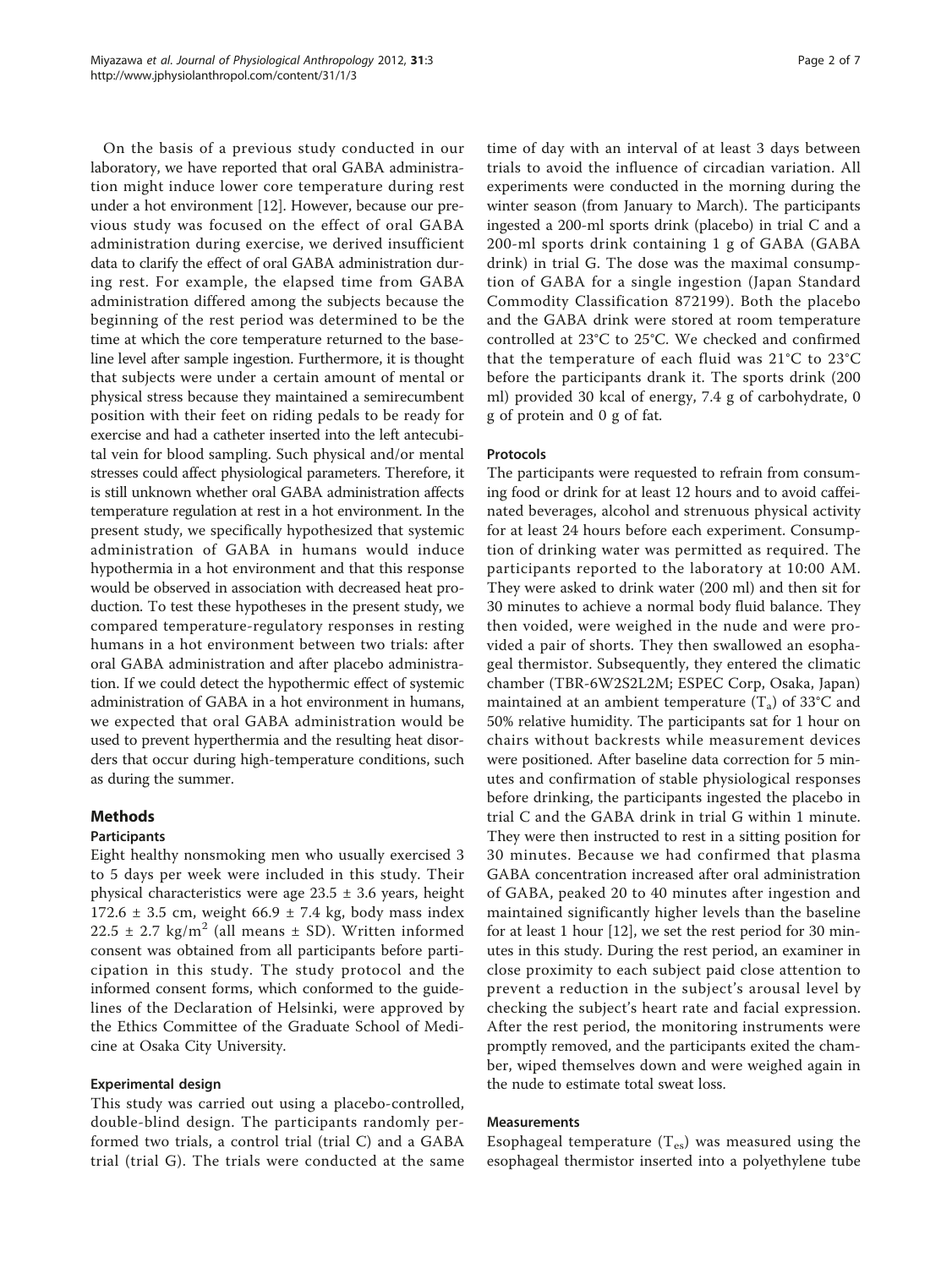(LT-ST08-11; Gram Co, Saitama, Japan). The tip of the tube was advanced through the external nares to a distance of one-fourth the participant's standing height. Skin temperature was measured using thermistors (LT-ST08-12; Gram Co) placed on the chest  $(T_{\text{check}})$ , upper arm (T<sub>arm</sub>), thigh (T<sub>thigh</sub>) and leg (T<sub>leg</sub>) on the left side. Mean skin temperature  $(T_{sk})$  was calculated from the body surface area distribution and thermal sensitivity of each skin area using the following formula, which was proposed by Ramanathan [\[13](#page-6-0)]:

$$
T_{sk} = 0.3(T_{\text{check}} + T_{\text{arm}}) + 0.2(T_{\text{thigh}} + T_{\text{leg}})
$$

Ta was measured using a thermister (LT-ST08-12; Gram Co) in the climate chamber at the same level of the chest thermister. The precision of LT-ST08-11 and LT-ST08-12 was  $\pm$  0.01°C. Heart rate (HR) measured by electrocardiography and blood pressure measured by oscillometry were measured noninvasively every minute (BSM-4103; Nihon-Kohden, Tokyo, Japan). Mean arterial pressure (MAP) was calculated as one-third of the pulse pressure plus the diastolic blood pressure. Skin blood flow was measured on the chest ( $\text{SkBF}_{\text{chest}}$ ) on the left side by laser Doppler flowmetry (ALF21D; Advance, Tokyo, Japan). Sweat rate was measured on the chest  $(SR_{\text{check}})$  on the left side using the ventricular capsule method (SS-100ΙΙ; K and S, Aichi, Japan). The flow rate and duration of air ventilation before starting measurement were 0.3 ml/minute and 10 minutes, respectively. The precision of the SS-100ΙΙ for SR measurements was  $\pm$  3% within the range of 0 to 5 mg/cm<sup>2</sup>/ minute. For each participant, the probe and capsule were placed on the skin at identical sites in both trials. Data for  $T_{es}$ , skin temperature,  $T_a$ , SkBF<sub>chest</sub> and SR<sub>chest</sub> were collected at intervals of 1 second using a 16-channel computerized data acquisition system (Intercross-310; Intercross Co, Tokyo, Japan) and stored in data files on a laboratory computer (JPA32301WP; Hewlett-Packard Japan Ltd, Tokyo, Japan). Oxygen consumption  $(VO<sub>2</sub>)$  was measured at 20-second intervals using a metabolic gas analyzer system (Vmax Encore 29 System; VIASYS Healthcare, Inc, Yorba Linda, CA, USA). The coefficient of variation for  $VO<sub>2</sub>$  measurement by the Vmax Encore 29 System was 3%. Total sweat loss was estimated by determining the change in dry body weight (BW), which was measured immediately before and after the experiment as  $(BW_{before}) - (BW_{after}) + 200$  g (weight of drink). There was no significant difference in BW<sub>before</sub> between trial C and trial G (66.96  $\pm$  7.47 kg vs 66.88  $\pm$ 7.45 kg;  $P = 0.36$ ).

The absolute values and the changes from baseline of  $T_{es}$  and  $T_{sk}$  between 30 minutes of rest were compared between trials. SkBF<sub>chest</sub> values were expressed as percentage changes from the value before drinking (%  $SkBF_{\text{check}} = (SkBF_{\text{check}}/before\,drinking\,SkBF_{\text{check}}) \times 100$ because absolute values within an individual can vary markedly over the surface of the skin [[14](#page-6-0)]. We averaged the recorded signals in 5-minute time windows.

We calculated the rate of radiant (R), convective (C), conductive (K) and evaporative (E) heat loss  $(W/m^2)$ from the skin surface to the environment using the following equations presented in a previous study [[15](#page-6-0)]:

$$
R = h_{r}(T_{sk} - T_{a}),
$$
  
\n
$$
C = h_{c}(T_{sk} - T_{a}),
$$
  
\n
$$
K = h_{k}(T_{sk} - T_{a})
$$
 and  
\n
$$
E = h_{e}(P_{dp} - P_{sk}),
$$

where  $h_r$ ,  $h_c$ ,  $h_k$  and  $h_e$  are radiant, convective, conductive and evaporative coefficient of heat transfer, respectively.  $P_{dp}$  is vapor pressure of room air calculated by  $T_a$  and RH, and  $P_{sk}$  is saturated vapor pressure at  $T_{sk}$ . Total heat loss was calculated by summarizing R, C, K and E. Furthermore, we calculated the rate of metabolic energy production as total heat production (M) using the following equation presented previously [[15](#page-6-0)]:

$$
M = (0.23 \times RER + 0.77) (5.873) (VO2)(60/Ad),
$$

where RER is the respiratory exchange ratio,  $VO<sub>2</sub>$  is oxygen uptake,  $A_d$  is body surface area and 5.873 is oxygen energy equivalent. Heat loss and production were calculated every 1 minute and averaged over time windows of 5 minutes and per 30 minutes.

#### Statistical analysis

Two-way (trial-by-time) repeated-measures analysis of variance (ANOVA) was performed to test the effects of GABA administration over time. Subsequent post hoc tests to determine significant differences in the various pairwise comparisons were performed using Tukey's *post hoc* test. There was a transient reduction in  $T_{es}$ after drinking. This response may be due to the sample ingestion and may not be related to GABA effect. Furthermore, this outlier might disturb the interpretation of our statistical analysis. Therefore, the data for Tes at 5 minutes were excluded from statistical analyses. A paired t-test was used to assess differences in heat production, heat loss and total sweat loss between trials. These statistical analyses were computed using Sigma-Stat version 3.5 software (Systat Software Inc, Chicago, IL, USA).  $P < 0.05$  was considered statistically significant. The data are presented as means ± SD unless stated otherwise.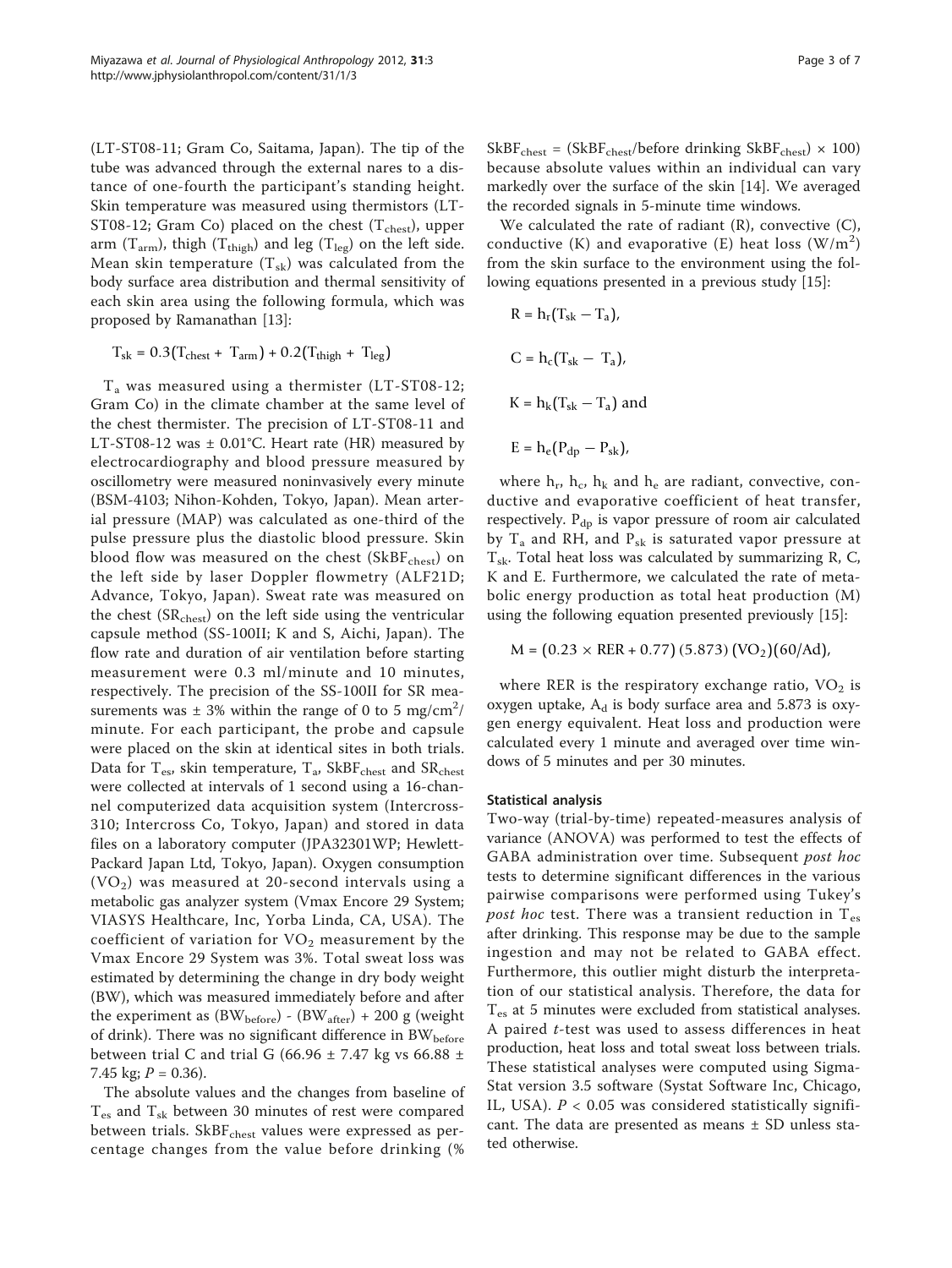#### <span id="page-3-0"></span>Results

Ta during 30 minutes of measurement was maintained at 33.01°C to 33.77°C (range of minute average). The absolute values of  $T_{es}$  and  $T_{sk}$  at 0 minutes were not significantly different between trial C and trial G ( $T_{es}$  = 36.70  $\pm$ 0.16°C vs 36.75 ± 0.23°C,  $P = 0.40$ ; T<sub>sk</sub> = 34.37 ± 0.55°C vs 34.46  $\pm$  0.47°C, P = 0.60). The time course of T<sub>es</sub> is shown in Figure 1 (Figure 1A, absolute value; Figure 1B, change from 0-minute value). There was a transient reduction in T<sub>es</sub> after drinking. This response may be due to the sample ingestion and may not be related to a GABA effect. Furthermore, this outlier might disturb the interpretation of the statistical analysis. Therefore, the data at 5 minutes were excluded from statistical analyses. In trial C,  $\Delta T_{es}$  returned to the same temperature as at 0 minutes after the transient reduction and values at 15 to 30 minutes were not significantly different from those at 0 minutes. However,  $\Delta T_{es}$  at 25 to 30 minutes was significantly higher than at 10 minutes. In trial G,

 $\Delta T_{\text{es}}$  at 15 to 30 minutes returned to the same temperature as at 0 minutes, and these values were not significantly different from those at 10 minutes. Furthermore,  $\Delta T_{\rm es}$  in trial G was significantly lower than that in trial C at 25 to 30 minutes. There were no significant differences between trials and times in absolute values of  $T_{es}$ .

Figure 2 illustrates the time course of  $T_{sk}$  during 30 minutes of rest (Figure 2A, absolute value; Figure 2B, change from 0-minute value). There was no significant difference in absolute values and changes from 0-minute data for  $T_{sk}$  between trials and times. The time course of  $VO<sub>2</sub>$  is shown in Figure [3](#page-4-0).  $VO<sub>2</sub>$  was slightly lower in trial G than in trial C, although there was no significant difference.

Table [1](#page-4-0) shows the values of %SkBF $_{\text{check}}$ , SR $_{\text{check}}$ , HR and MAP. At 30 minutes, %SkBF<sub>chest</sub>, SR<sub>chest</sub> and HR were unchanged from at 0 minutes throughout the test in both trials and were not significantly different between trials at any time point. MAP at 30 minutes decreased significantly compared with 0 minutes in both trials. Total sweat loss was marginally lower in





for eight participants.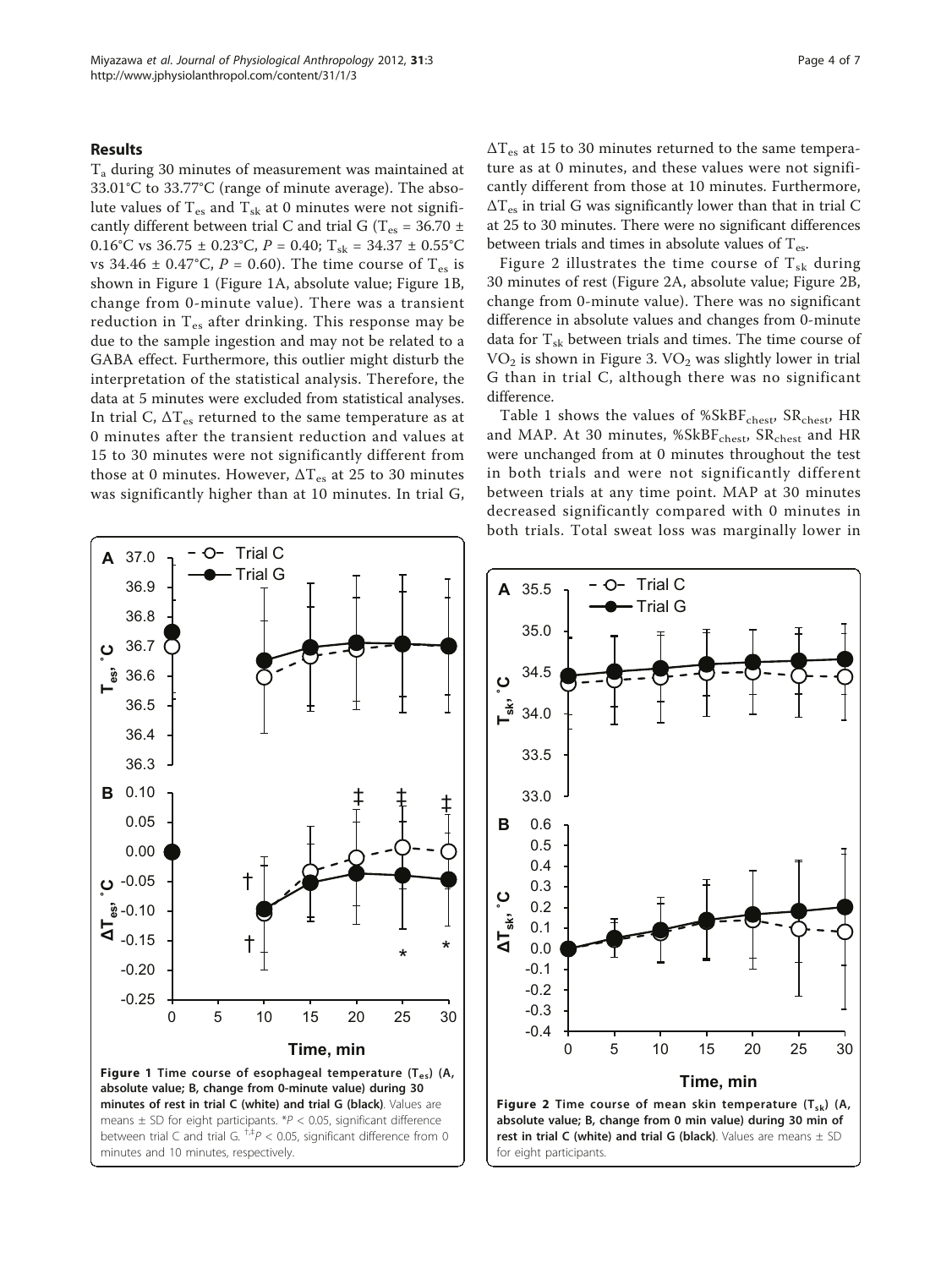<span id="page-4-0"></span>

trial G than in trial C (63  $\pm$  21 g vs 78  $\pm$  30 g; P = 0.101).

Figure 4 illustrates the time course of heat production (Figure 4A) and heat loss (Figure 4B) during 30 minutes of rest. Heat production was slightly lower in trial G than in trial C, although there was no significant difference. There was no significant difference in heat loss between trials and times.

The rate of heat production averaged per 30 minutes in trial G was significantly lower than that of trial C. The rate of heat loss averaged per 30 minutes in trial G was approximately 33% higher than in trial C, but there was no significant difference (Figure [5\)](#page-5-0).

#### **Discussion**

The major findings of the present study are that oral administration of GABA induced a decrease in body core temperature compared to control conditions during rest in a hot environment and that this response was concomitant with a decrease in total heat production.

The most intriguing result of the present study is that the  $\Delta T_{\rm es}$  values in trial G at 25 to 30 minutes were significantly lower than those in trial C, as shown in Figure [1](#page-3-0), suggesting that oral administration of GABA induced



responses to decrease body core temperature in resting humans in a hot environment. In the conditions of the present study, body core temperature was determined by the balance of heat production with resting metabolism and heat gain from or loss to the environment, such as by radiant, convective and evaporative heat exchange [[15](#page-6-0)]. As shown in Figures 4 and [5](#page-5-0), although there were no significant differences in the time course of heat production between trial C and trial G, we observed that heat production averaged per 30 minutes in trial G was lower than that in trial C. Furthermore, although there

## Table 1 Physiological variables<sup>a</sup>

| <b>Variables</b>                       | Trial C         |                 | <b>Trial G</b>  |               |
|----------------------------------------|-----------------|-----------------|-----------------|---------------|
|                                        | 0 minutes       | 30 minutes      | 0 minutes       | 30 minutes    |
| %SkB $F_{\text{check}}$ (%)            | 100             | $125 + 49$      | 100             | $112 \pm 19$  |
| $SRchest$ (mg/cm <sup>2</sup> /minute) | $0.14 \pm 0.05$ | $0.22 \pm 0.13$ | $0.27 \pm 0.20$ | $0.23 + 0.12$ |
| HR (bpm)                               | $70 + 7$        | $71 + 12$       | $72 + 11$       | $75 + 14$     |
| MAP (mmHg)                             | $80 + 9$        | $71 + 9^b$      | $78 + 9$        | $70 + 10^{b}$ |

<sup>a</sup>%SkBF<sub>chest</sub>, percentage change in chest skin blood flow; bpm, beats per minute; SR<sub>chest</sub>, chest sweat rate; HR, heart rate; MAP, mean arterial pressure. <sup>b</sup>P < 0.05,<br>significant difference from levels at 0 minutes. Va significant difference from levels at 0 minutes. Values are means  $\pm$  SD for eight participants.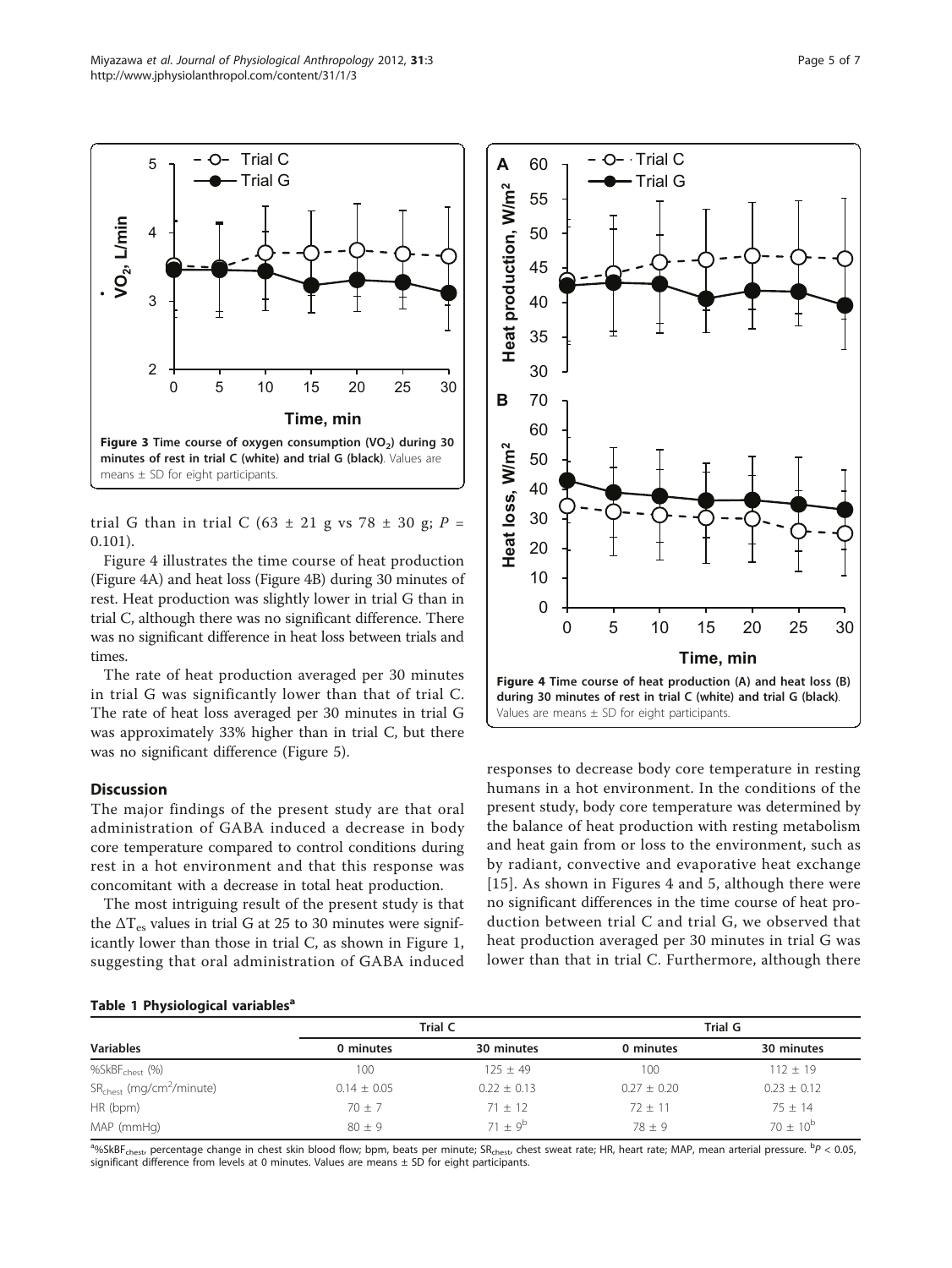<span id="page-5-0"></span>

were no significant differences, the mean data of  $VO<sub>2</sub>$  in trial G were lower than those in trial C from 15 minutes (Figure [3\)](#page-4-0). These data suggest that oral administration of GABA decreased heat production with lowering resting metabolism and therefore decreased the body core temperature. However, it is still unknown how the differences in heat production contribute to the differences in body core temperature. Further studies are needed to more clearly explain the relation between heat production and body core temperature changes.

The responses of  $\Delta T_{\text{es}}$  and heat production with oral administration in the present study are experimentally similar to previous observations in animals by showing that central pharmacological stimulation of GABA in the DMH and PH inhibits heat production [[2,3](#page-6-0)]. Neurons in the DMH play key roles in temperature regulation. The activation of DMH elevates core temperature and sympathetic activity to interscapular brown adipose tissue in conscious rats. Microinjection of the  $GABA_A$ receptor agonist muscimol into DMH suppresses increases in sympathetic nerve activity to interscapular brown adipose tissue. In a similar way, the PH can activate an autonomic mechanism controlling heat production in brown adipose tissue. Furthermore, the neural mechanism in the PH mediating this effect is tonically inhibited by GABA. Thus the observations that we present indirectly support the hypothesis that orally administered GABA circulates in the bloodstream and affects GABA concentration and/or the activation of GABA function in the CNS through the region which lacks the blood-brain barrier [[9-11\]](#page-6-0) and induces the same effects for the region relating to temperature regulation, such as DMH and PH. However, we found no evidence that orally administered GABA affected central GABA

concentration or function in either animals or humans. Additionally, it has been reported in animal studies that when the GABA agonist muscimol perfuses into the PO/AH, heat production and body core temperature are increased in various environmental conditions [[4,5\]](#page-6-0). Therefore, further studies are necessary to elucidate the relationship between the oral administration of GABA and central GABA function in humans as well as in animals.

#### Limitations

The present study has some limitations. First, we did not measure plasma GABA concentrations. We confirmed that plasma GABA concentrations increased after oral administration of GABA, peaked 20 to 40 minutes after ingestion and maintained significantly higher levels than the baseline for at least 1 hour [[12\]](#page-6-0). Therefore, to diminish any subject's stress as a result of placing the catheter, we set a rest period of 30 minutes in this study by reference to the previous study. Second, we verified the effect of only one amount of GABA. To clarify the whole picture of the effect of GABA, it is necessary to investigate the effect of other amounts of GABA and reveal the concentration dependency.

#### Conclusions

In this study, we have demonstrated that a single oral administration of GABA induced a decrease in body core temperature compared to control condition during rest in a hot environment and that this response was concomitant with a decrease in total heat production.

#### Abbreviations

AH: anterior hypothalamus; BW: body weight; C: rate of convective heat loss; CNS: central nervous system; DMH: dorsomedial hypothalamus; E: rate of evaporative heat loss; GABA: γ-amino butyric acid; h<sub>c</sub>: convective coefficient of heat transfer;  $h_{\rho}$ : evaporative coefficient of heat transfer;  $h_{k}$ : conductive coefficient of heat transfer; h,: radiant coefficient of heat transfer; HR: heart rate; K: rate of conductive heat loss; M: metabolic energy production; MAP: mean arterial pressure; Pdp: vapor pressure of room air; PH: posterior hypothalamus; PO: preoptic area; P<sub>sk</sub>: saturated vapor pressure; R: rate of radiant heat loss; RER: respiratory exchange ratio; SkBF<sub>chest</sub>: chest skin blood flow; SR<sub>chest</sub>: chest sweat rate; T<sub>a</sub>: ambient temperature; T<sub>arm</sub>: upper-arm skin temperature; T<sub>chest</sub>: chest skin temperature; T<sub>es</sub>: esophageal temperature; T<sub>leg</sub>: leg skin temperature; T<sub>sk</sub>: mean skin temperature; T<sub>thigh</sub>: thigh skin temperature; VO<sub>2</sub>: oxygen consumption.

#### Acknowledgements

We thank the subjects for participating in this study. We also thank Dr Okumoto for the helpful comments on and discussion of this study.

#### Author details

<sup>1</sup>Department of Environmental Physiology for Exercise, Graduate School of Medicine, Osaka City University, 3-3-138 Sugimoto, Sumiyoshi-ku, Osaka 558- 8585, Japan. <sup>2</sup>Research Center for Urban Health and Sports, Osaka City University, 3-3-138 Sugimoto, Sumiyoshi-ku, Osaka 558-8585, Japan. <sup>3</sup>Department of Biomedical Engineering, National Cardiovascular Center Research Institute, 5-7-1 Fujishirodai, Suita, Japan. <sup>4</sup>Food R&D Center, Japan Tobacco Inc, 5-14 Haneda Asahi-cho, Ota-ku, Tokyo 144-0042, Japan. 5 Department of Sport Science and Medical Science, Graduate School of